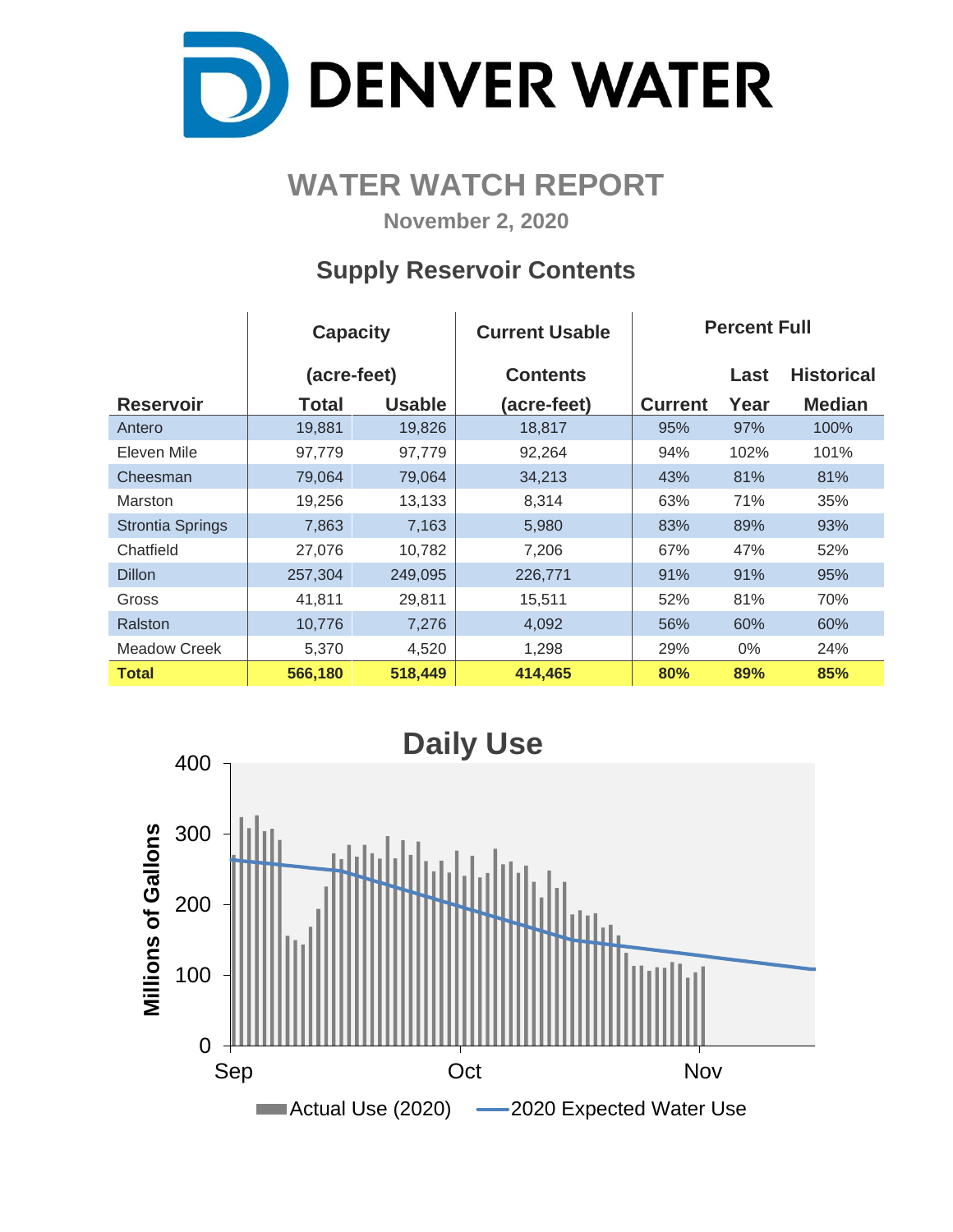

# **Supply Reservoir Contents**

Note: Denver Water forecasts seasonal reservoir storage contents under dry future weather, normal future weather and wet future weather scenarios.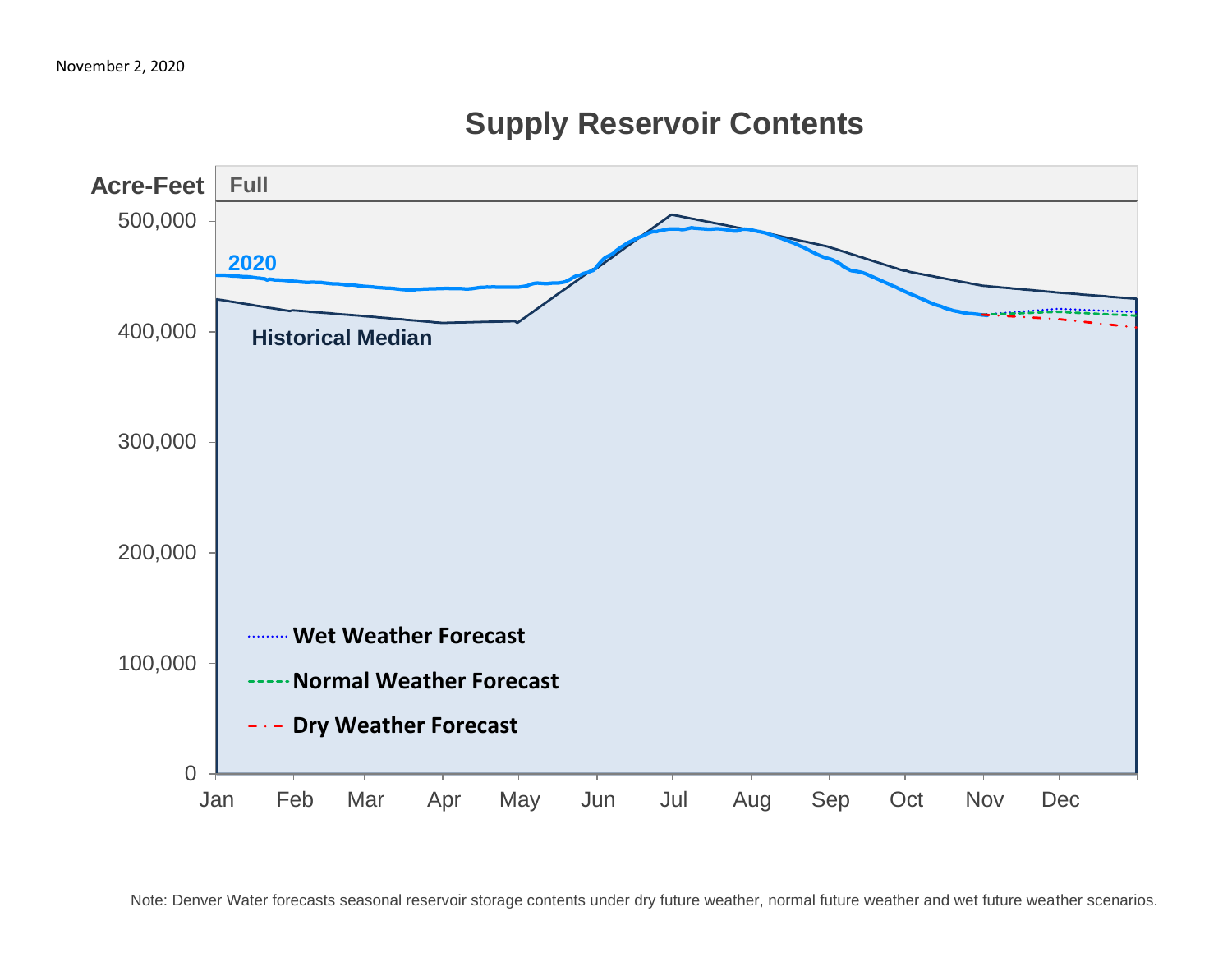

# **October Precipitation**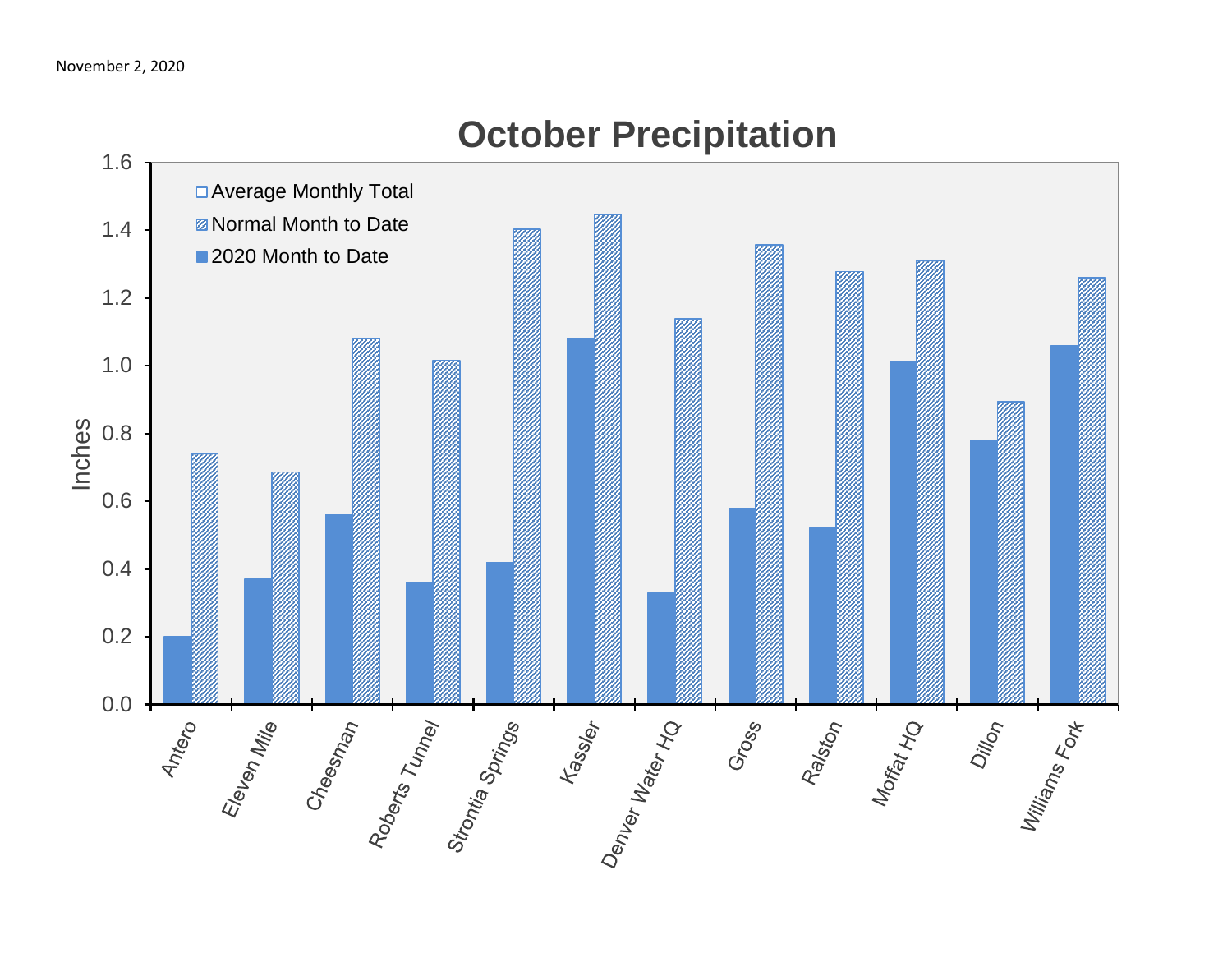



 **Cumulative Precipitation: South Platte River Watershed**

Data are from the 7 SNOTEL stations above Denver Water's Upper Colorado diversion facilities.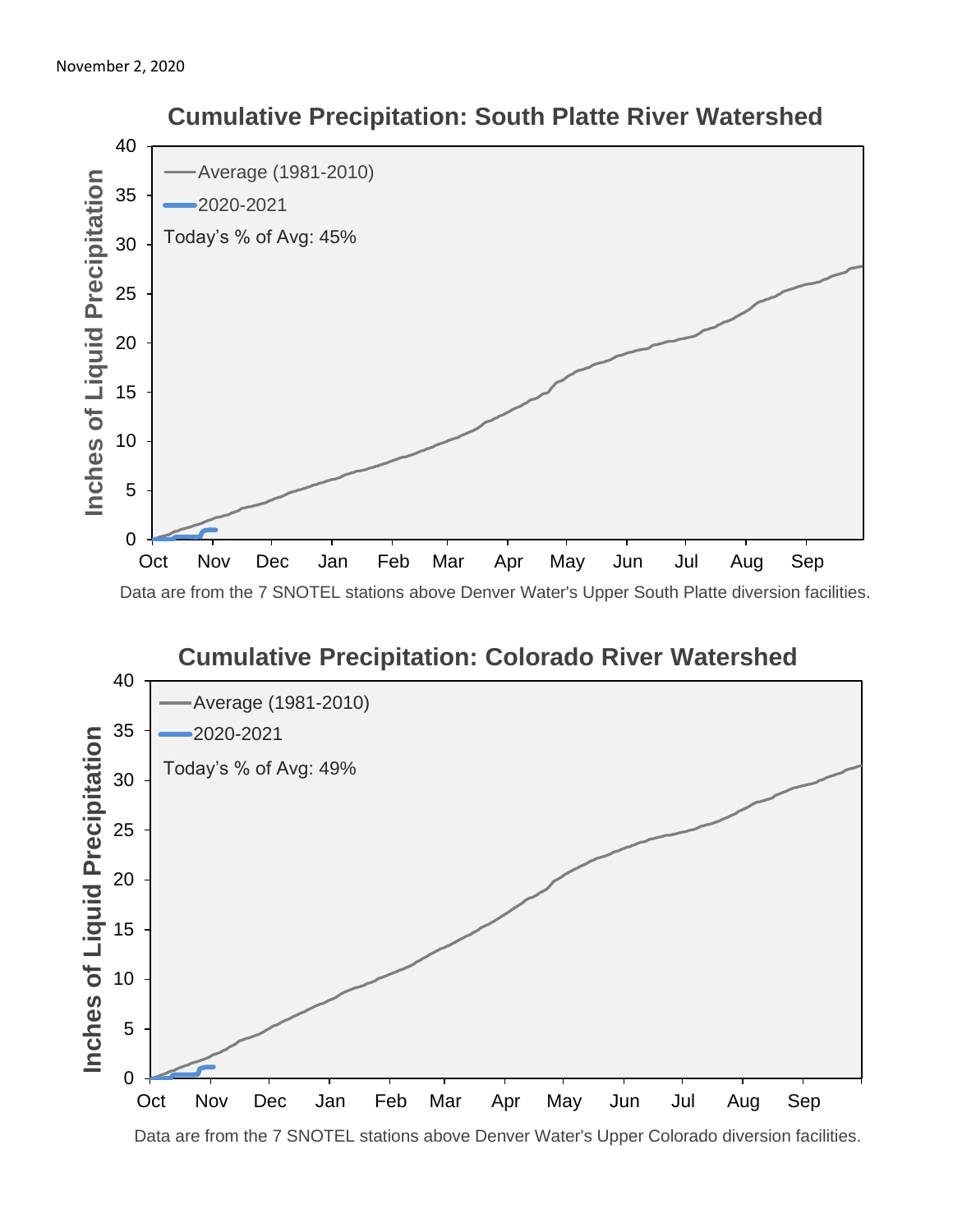

### **Snowpack: Colorado River Watershed**

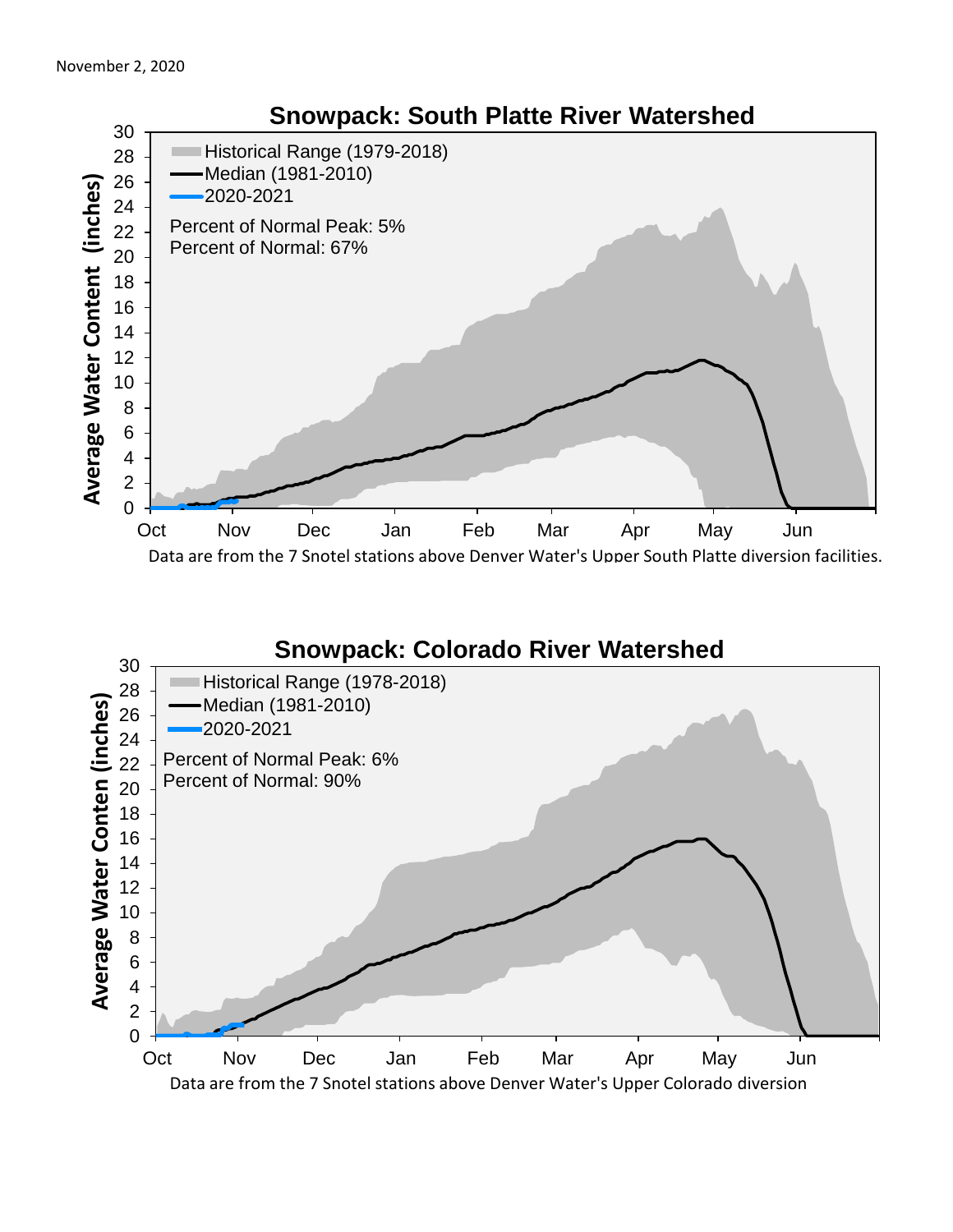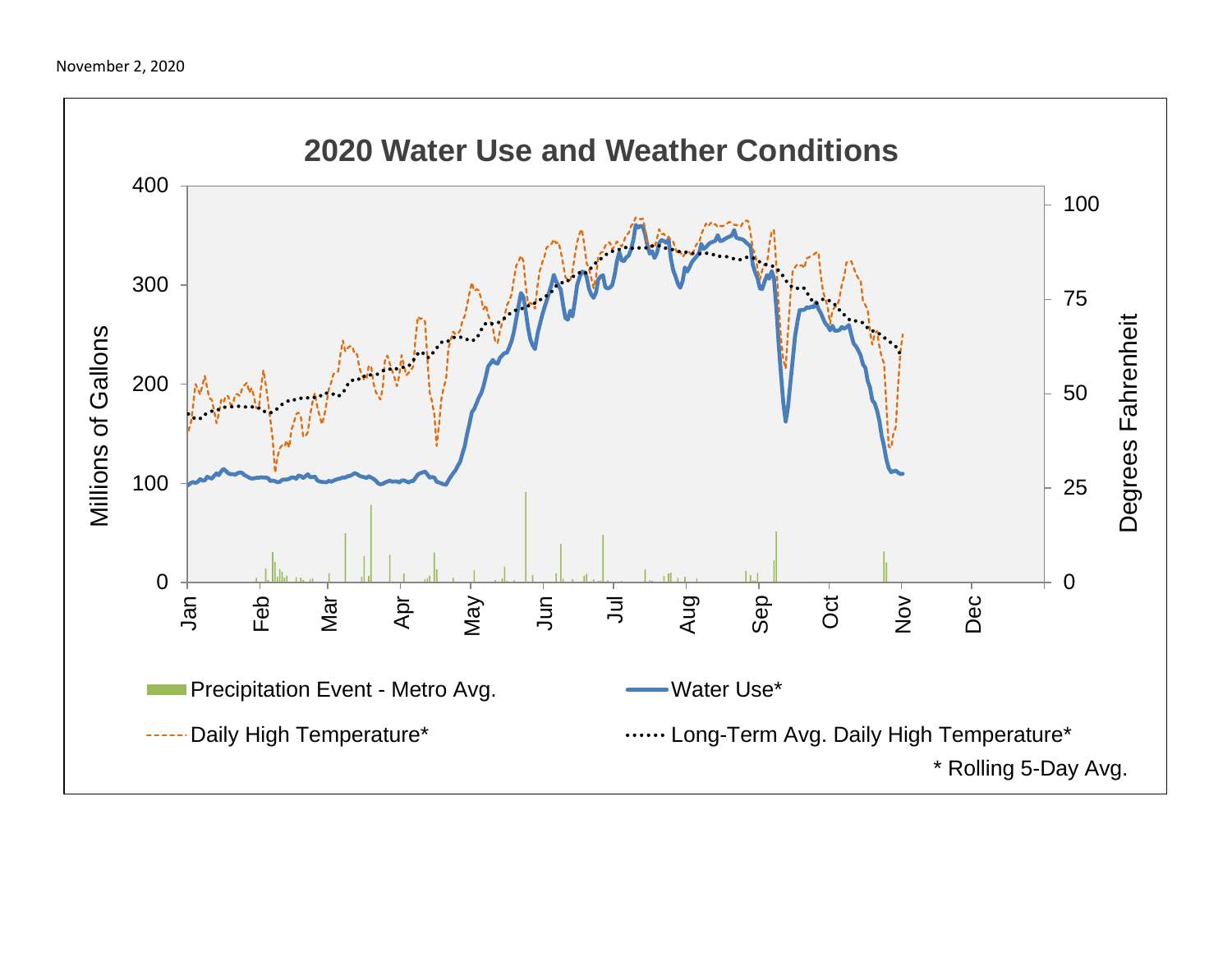#### November 2, 2020

| <b>Denver Water Use and Reservoir Contents 2020</b>   |                |         |         |         |         |         |         |         |         |         |         |         |     |         |
|-------------------------------------------------------|----------------|---------|---------|---------|---------|---------|---------|---------|---------|---------|---------|---------|-----|---------|
|                                                       |                | Jan     | Feb     | Mar     | Apr     | May     | Jun     | Jul     | Aug     | Sep     | Oct     | Nov     | Dec | YTD-Avg |
| Predicted End-of-Month Supply Reservoir               |                |         |         |         |         |         |         |         |         |         |         | 418,000 |     |         |
| Contents (Full = 518,449 AF)                          |                |         |         |         |         |         |         |         |         |         |         |         |     |         |
| Actual End-of-Month Supply Reservoir<br>Contents (AF) |                | 445,828 | 441,137 | 439,113 | 440,306 | 457,594 | 493,141 | 492,317 | 466,389 | 436,813 | 415,253 |         |     |         |
| Actual % Full                                         |                | 86%     | 85%     | 85%     | 85%     | 88%     | 95%     | 95%     | 90%     | 84%     | 80%     |         |     |         |
| Historical Median % Full                              |                | 81%     | 80%     | 79%     | 79%     | 88%     | 98%     | 95%     | 92%     | 88%     |         |         |     |         |
| 2020 Expected Daily Use (MG)                          |                | 110     | 109     | 108     | 127     | 172     | 272     | 298     | 282     | 248     | 150     | 109     | 105 | 188     |
| Actual Daily Use (MG)                                 | $\mathbf{1}$   | 97      | 106     | 103     | 109     | 194     | 316     | 343     | 306     | 270     | 241     | 113     |     |         |
|                                                       | $\overline{2}$ | 106     | 104     | 102     | 97      | 170     | 293     | 333     | 311     | 324     | 269     |         |     |         |
|                                                       | 3              | 103     | 107     | 106     | 100     | 184     | 324     | 341     | 355     | 308     | 239     |         |     |         |
|                                                       | $\overline{4}$ | 102     | 102     | 106     | 98      | 204     | 294     | 299     | 324     | 326     | 245     |         |     |         |
|                                                       | 5              | 99      | 94      | 107     | 106     | 203     | 324     | 306     | 350     | 304     | 279     |         |     |         |
|                                                       | 6              | 110     | 108     | 106     | 110     | 229     | 285     | 362     | 322     | 308     | 257     |         |     |         |
|                                                       | $\overline{7}$ | 99      | 101     | 106     | 114     | 220     | 270     | 341     | 357     | 292     | 261     |         |     |         |
|                                                       | 8              | 105     | 101     | 105     | 117     | 234     | 305     | 374     | 331     | 156     | 245     |         |     |         |
|                                                       | 9              | 121     | 104     | 112     | 104     | 219     | 214     | 346     | 332     | 150     | 255     |         |     |         |
| D                                                     | 10             | 94      | 104     | 109     | 110     | 220     | 260     | 380     | 363     | 143     | 232     |         |     |         |
| A                                                     | 11             | 106     | 109     | 112     | 115     | 214     | 277     | 350     | 331     | 169     | 210     |         |     |         |
| Υ                                                     | 12             | 112     | 102     | 114     | 100     | 218     | 313     | 348     | 361     | 194     | 248     |         |     |         |
|                                                       | 13             | 119     | 104     | 99      | 101     | 262     | 278     | 370     | 337     | 226     | 224     |         |     |         |
| $\circ$                                               | 14             | 111     | 111     | 104     | 106     | 233     | 291     | 308     | 359     | 273     | 232     |         |     |         |
| F                                                     | 15             | 114     | 104     | 104     | 108     | 231     | 342     | 320     | 334     | 264     | 186     |         |     |         |
|                                                       | 16             | 117     | 103     | 110     | 94      | 216     | 315     | 313     | 333     | 285     | 192     |         |     |         |
| M                                                     | 17             | 102     | 117     | 110     | 96      | 245     | 342     | 360     | 369     | 268     | 185     |         |     |         |
| O                                                     | 18             | 107     | 102     | 107     | 96      | 294     | 277     | 337     | 343     | 285     | 188     |         |     |         |
| N                                                     | 19             | 106     | 102     | 99      | 101     | 279     | 269     | 331     | 365     | 273     | 168     |         |     |         |
| $\mathsf{T}$                                          | 20             | 114     | 113     | 96      | 106     | 297     | 281     | 372     | 338     | 265     | 172     |         |     |         |
| н                                                     | 21             | 114     | 112     | 102     | 116     | 284     | 285     | 328     | 361     | 297     | 157     |         |     |         |
|                                                       | 22             | 111     | 103     | 96      | 115     | 305     | 325     | 355     | 332     | 266     | 132     |         |     |         |
|                                                       | 23             | 110     | 102     | 103     | 114     | 276     | 303     | 328     | 338     | 291     | 113     |         |     |         |
|                                                       | 24             | 104     | 104     | 102     | 116     | 210     | 336     | 347     | 364     | 271     | 114     |         |     |         |
|                                                       | 25             | 103     | 95      | 103     | 129     | 211     | 295     | 275     | 333     | 289     | 106     |         |     |         |
|                                                       | 26             | 108     | 106     | 106     | 135     | 226     | 291     | 268     | 349     | 262     | 112     |         |     |         |
|                                                       | 27             | 103     | 101     | 100     | 156     | 274     | 265     | 325     | 323     | 247     | 111     |         |     |         |
|                                                       | 28             | 106     | 101     | 97      | 154     | 257     | 296     | 290     | 327     | 262     | 119     |         |     |         |
|                                                       | 29             | 105     | 103     | 104     | 176     | 283     | 341     | 329     | 271     | 246     | 116     |         |     |         |
|                                                       | 30             | 106     |         | 104     | 180     | 257     | 308     | 308     | 295     | 276     | 97      |         |     |         |
|                                                       | 31             | 108     |         | 100     |         | 274     |         | 337     | 321     |         | 104     |         |     |         |
| <b>Monthly Average</b>                                |                | 107     | 104     | 104     | 116     | 239     | 297     | 333     | 337     | 260     | 187     | 113     |     | 209     |
| % of 2020 Expected Daily Use                          |                | 97%     | 96%     | 97%     | 91%     | 139%    | 109%    | 112%    | 119%    | 105%    | 125%    | 104%    |     | 111%    |

Notes: 1) "AF" denotes acre-feet. "MG" denotes million gallons. 2) Expected Daily Use is based on historical use with normal weather conditions. 3) The predicted end-of-month supply reservoir contents figures assume normal weather after October 1, 2020. 4) The differences between predicted and actual end-of-month supply reservoir contents are the result of normal estimation error of daily use, supply, evaporation, carriage losses and raw water deliveries. 5) Predicted supply reservoir contents last updated on October 4, 2020. 6) Daily water figures are subject to change.